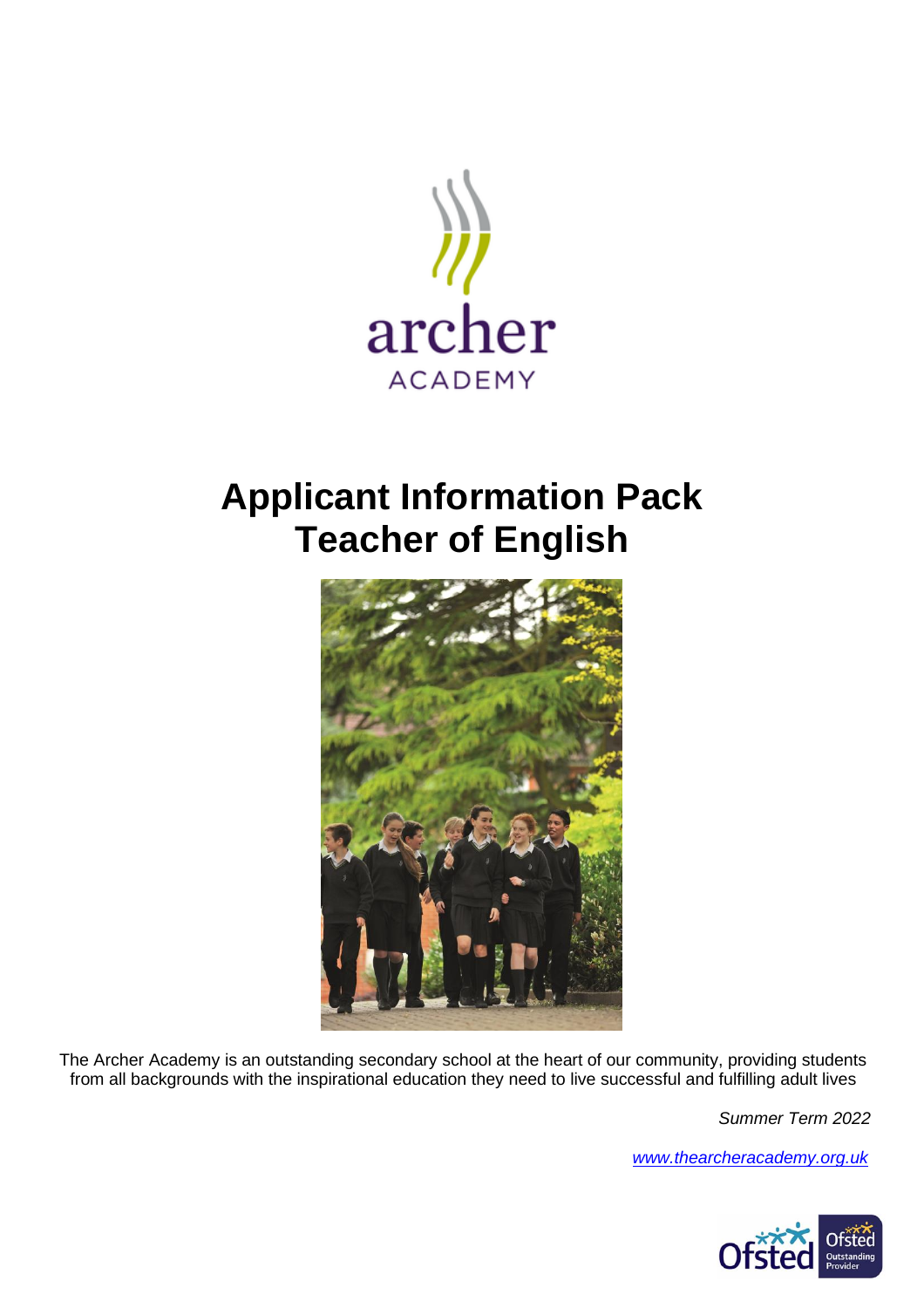Realising potential. Inspiring creativity. Engaging with our community.

The Archer Academy Stanley Road Campus Eagans Close East Finchley N2 8GA

May 2022

Dear Candidate**,**

Thank you for your interest in the Archer Academy and the post of **Teacher of English**. This pack is intended to give you information about this exciting role and our school's vision and ethos. Further background information is available on our website and in our prospectus – I would encourage you to review both.

Our vision for the Archer Academy is rooted in our desire to provide an outstanding, inclusive and aspirational education for local children that will prepare them for adult life. We cannot know exactly what the future will bring for our students, but by giving them a love of learning, adaptable skills and the determination to succeed, we will enable them to rise to whatever challenges they face.

We are a maturing 11-16 secondary school which opened in September 2013 in East Finchley, serving families in the surrounding areas of North London. The school was created to meet the needs and desires of parents, primary school governors and the local community, for a first-choice, non-denominational, coeducational secondary school.

We are significantly over-subscribed, with over 1100 applications for entry in September 2022. We became a complete school in September 2017 for the first time, with students in years 7 through to year 11. Our pioneer year group sat our first set of GCSE examinations in the summer of 2018. We have now secured four sets of GCSE results, which confidently place us in the top 10% of all schools nationally. We were graded 'outstanding' by Ofsted in June 2019.

We are a campus school, a model which we believe allows us to create a distinctive atmosphere on each site. Our students complete Lower School, Years 7 to 9, at our Stanley Road campus, a state of the art building with incredible facilities. Our students graduate to our Upper School at Beaumont Close, just a few minutes' walk away, in Year 10. Our campus provides each cohort the chance to grow and develop amongst their closest peers and creates a real sense of progress when students graduate to the collegelike atmosphere of Upper School, a rite of passage they aspire towards. Our campus model also reinforces the small, community feel of our school.

We currently have 486 students in years 7-9 and 324 students in year 10-11. We are currently an 11-16 school working in a strategic partnership with Woodhouse College and Barnet and Southgate College for post 16 education. This partnership is dynamic and evolving rapidly, securing a third transition point for our students and professional development opportunities for our staff. We are ambitious to continue to develop this provision over the coming years and see ourselves very much as an evolving 11-18 school.

We are now confidently in our ninth year as school, we are firmly established, with a strong and experienced team in place. We are excited about the opportunities ahead of us as a school as we seek to be beyond outstanding.

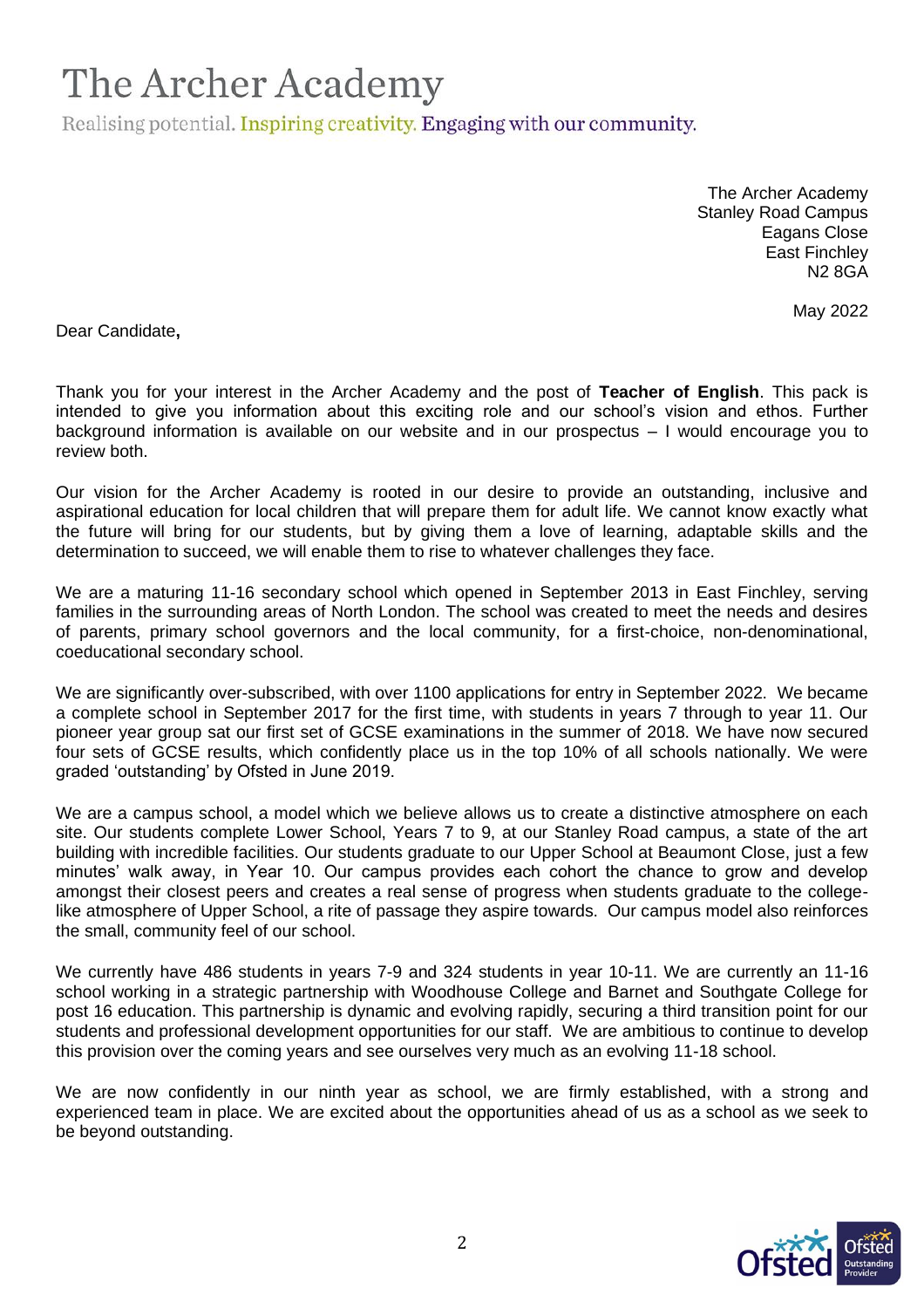Realising potential. Inspiring creativity. Engaging with our community.

This role represents a unique opportunity to join our thriving English Department. English is one of the specialisms of our school and results across the key stages are outstanding. The English Department has a high profile across the school, with an ambitious whole school literacy strategy in place. Alongside outstanding classroom teaching and learning, the department also leads on a broad spectrum of extracurricular opportunities, including our annual LitFest. We were delighted to open our new Upper School library in January 2020 and see this as a pivotal tool in further expanding both the profile and provision for English and literacy opportunities across our school. The department is led ambitiously with a strong vision and capacity for sustained and exciting growth as our school continues to evolve.

We welcome applications from experienced teachers and ECTs but opportunities are also available for colleagues seeking to complete their teacher training. A variety of accredited teacher training programmes are led by the school, such as HCUK and E Qualitas.

As Headteacher one of my greatest responsibilities and priorities is the recruitment and development of staff. At the Archer Academy we are evolving our exceptional school and to do that, of course, we need an exceptional, fulfilled staff team. I ask a lot from my staff, but in return I can promise extensive support and development opportunities, and the space and freedom to extend your skills which would be hard to find elsewhere.

If, after reading the enclosed information, you would like to apply, please complete the application form which can be found at [www.thearcheracademy.org.uk](http://www.thearcheracademy.org.uk/) within the "Join us tab". Tours of the school are encouraged, with an opportunity to meet staff and students, and we would be delighted to welcome you to our school. Please contact Jessica Scott (details below) to arrange a visit.

Please submit your application by email to, Jessica Scott, Headteacher's PA & HR Manager, at [recruitment@thearcheracademy.org.uk.](mailto:recruitment@thearcheracademy.org.uk) Please do not hesitate to contact Jessica with any questions or to arrange a tour of the school.

Interview dates are as advertised.

**Deadline for application:** noon on the Monday 13<sup>th</sup> June 2022

**Provisional interview date:** Friday 17th June 2022

This is undoubtedly an exciting time to join the Archer Academy, as we move confidently into our next phase. We very much look forward to hearing from you and thank you for your interest in our school.

With my very best wishes,

Joramon

Lucy Harrison, Headteacher

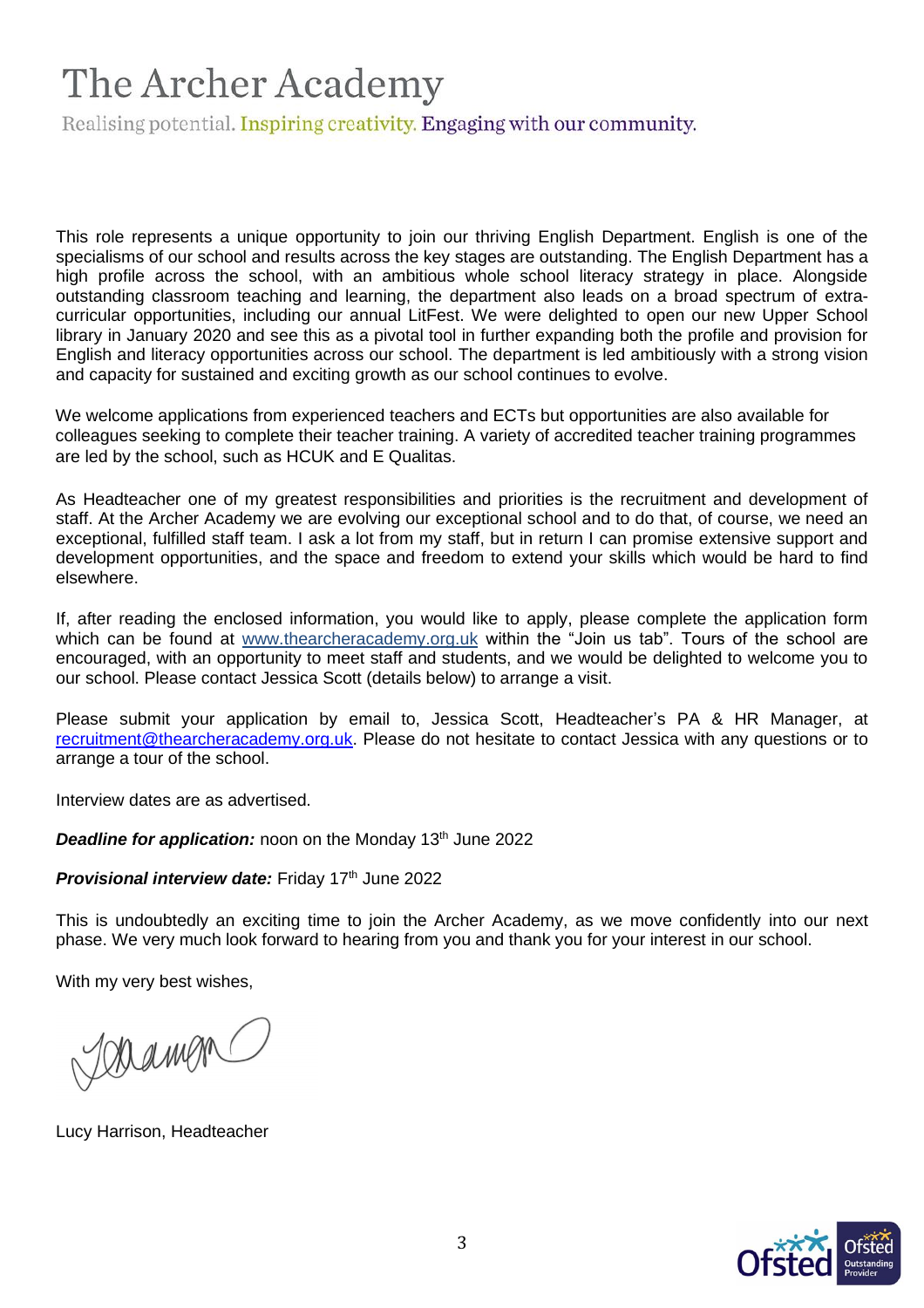Realising potential. Inspiring creativity. Engaging with our community.

### **Our vision**

Our three-fold vision for the Archer Academy is rooted in our desire to provide an outstanding, inclusive and ambitious education for local children, an experience that they will relish and that will prepare them for adult life. It underpins every aspect of life at the Archer Academy, and is the benchmark against which we measure our success.

### **Realising potential:**

Helping students to achieve personally, socially and academically to the best of their abilities. Our outstanding teachers set high standards and challenge each and every student to fulfil their individual potential, both in their studies and through extra-curricular activities.

#### **Inspiring creativity:**

Providing an enjoyable and inspirational education that encourages students to be analytical, inventive and self-motivated. This commitment to creativity and analytical thinking applies across the whole curriculum as well as our extra-curricular opportunities.

#### **Engaging with our community:**

Ensuring that students respect others and value working with others for mutual benefit. The Archer Academy is a school with its roots in the community, and so responsibility and participation are fundamental to our ethos.

### **Supporting our students**

We create a culture that celebrates achievement in all aspects of school life. For the school, good behaviour and firm discipline underpin a happy, respectful and productive learning environment.

We also offer an extended day twice a week, during which students take part in extra-curricular activities. We provide a broad enrichment programme that covers: sports clubs and teams; creative arts societies; media and politics; vocational and entrepreneurial societies; voluntary work and awards schemes.

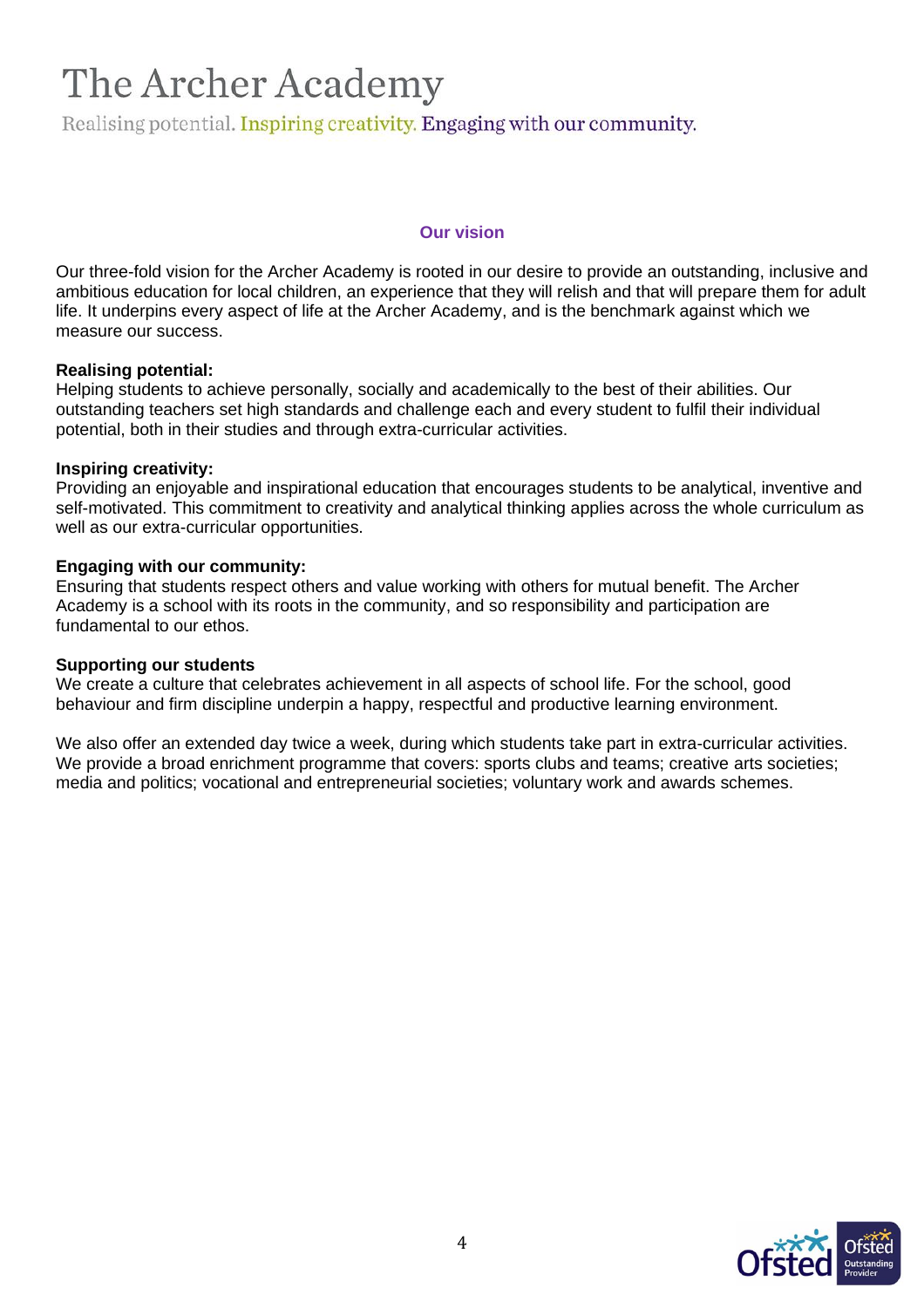Realising potential. Inspiring creativity. Engaging with our community.

### **Job description Teacher of English, MPS/UPS**

The English Department is led by an experienced Head of English, and consists of five full-time teachers. Colleagues have a range of experience and responsibilities within the wider school community. All colleagues are expected to have a command of their subject and contribute fully to the department's curricular and extra-curricular programme. Additionally, the department works closely with the Literacy Coordinator and both Librarians.

The Department places a strong emphasis on reading and wider literacy skills with curriculum time dedicated to this, alongside the broader English curriculum. A focus on the accuracy and fluency of written work is reflected in the department's approach, which emphasises academic, analytical and creative writing skills. A broad range of enrichment opportunities are led by the department, including English Scholars, Creative Writing, Book Club and English Masterclasses. A school wide approach is secured by the Department, linking into our Thematic Learning curriculum and leading on whole school focused weeks such as LitFest. Transition plays a pivotal role within the curriculum, and the Department work collaboratively with KS2 and KS5 teachers within the borough to ensure excellent outcomes for students in Y6 and Y11.

English Language and English Literature are taught in an integrated manner from Years 7 to 11, and all candidates are entered for both subjects in the AQA GCSE.

Both English Language and English Literature are incredibly popular with students proceeding to study at A Level.

The experiences, skills and qualities set out below capture the ideal requirements for successful fulfilment of the role described. In practice, if a candidate does not meet all these requirements but demonstrates the potential, adaptability and ambition to grow into the role, this may still enable them to be successful.

## **Essential characteristics**

- A high-calibre English graduate
- A strong understanding of how to secure examination success for young people
- Excellent teaching ability: be able to communicate effectively to students their passion for the subject, deliver inspiring lessons, have the aptitude and desire to support all our students, the most as well as the least able, to achieve their highest potential
- Resilience, flexibility and a sense of humour
- Commitment to the protection and safeguarding of young people

## **Desirable**

- A higher degree
- Confidence in the use of ICT and the ability to develop ICT resources for students and teachers

## **All members of staff at the Archer Academy are expected to:**

- Sustain and improve the quality of education offered to students in the school.
- To embed the Academy's values into day-to-day life.
- Promote the Academy's culture of independent learning.
- Promote educational opportunities, equality of access to opportunities and an appropriate safe and healthy working environment for all members of the school.
- Share responsibility in the school's development and to contribute to the planning and direction of the

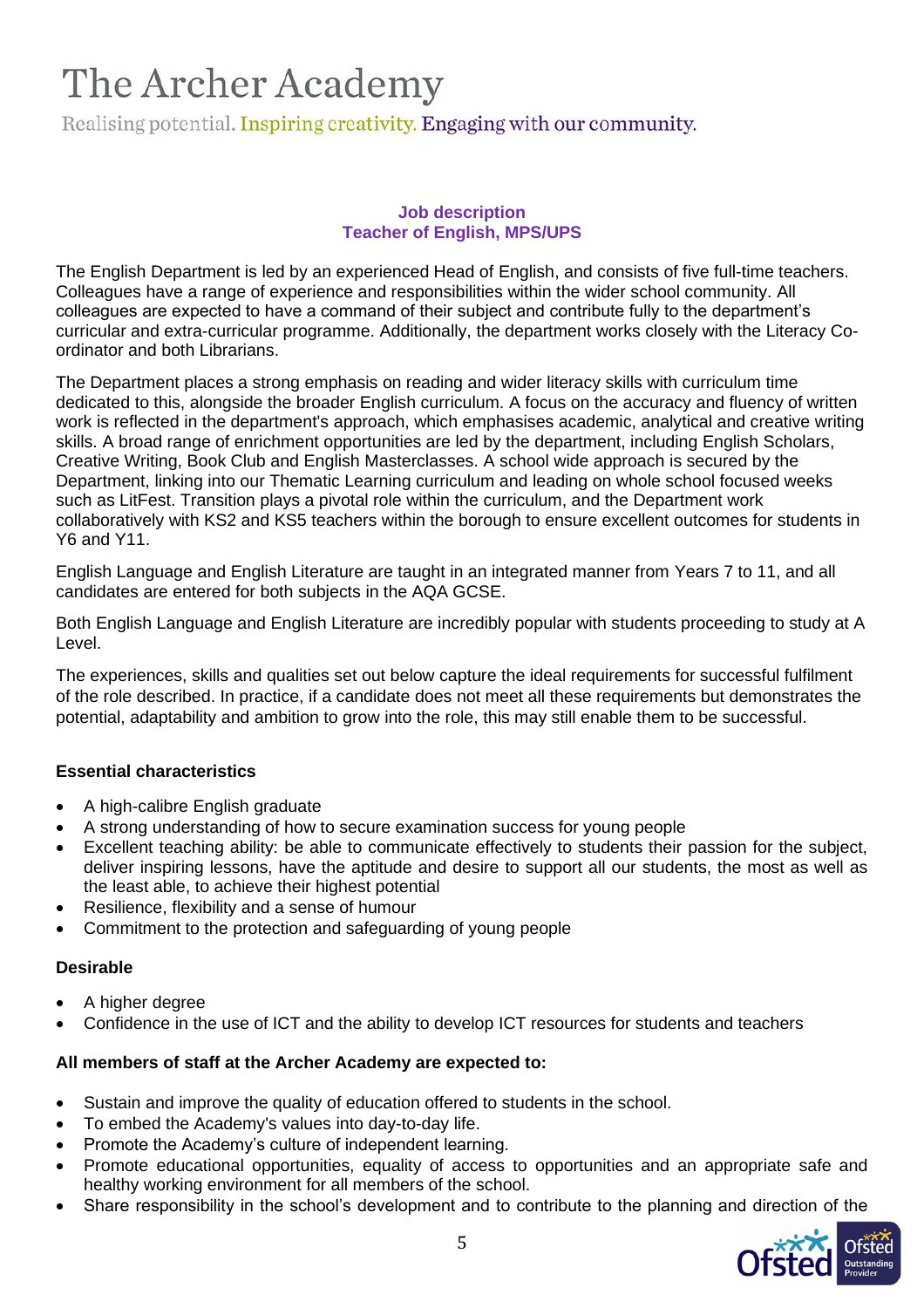## Realising potential. Inspiring creativity. Engaging with our community.

## school.

- Recognise that the ethos of the school is a shared responsibility to which they can make a significant contribution and which they should uphold.
- Have a thorough and up to date knowledge and understanding of their subject specialism.
- Have a detailed knowledge of the relevant aspects of the National Curriculum, including national standards and other statutory requirements.
- Promote and safeguard the welfare of children and young persons you are responsible for or come into contact with.
- Be aware of and comply with policies and procedures relating to child protection, health, safety and security, confidentiality and data protection, reporting all concerns to an appropriate person.
- Work collaboratively with other staff to plan and deliver an inspirational thematic learning curriculum which seeks to secure outstanding learning outcomes for all students.
- Plan and deliver the school's Enrichment Programme.
- Plan and deliver the school's Thematic Learning curriculum.
- Be aware of, support and ensure equal opportunities for all.
- Prepare all students confidently for the next step in their educational journey.

In addition, all teachers at the Archer Academy will carry out the professional duties of a teacher (as set out in the Teachers' Pay and Conditions document) including those duties particularly assigned to the teacher by the Headteacher.

## **Principal Responsibilities:**

Within the guidelines and policies of the school and under the direction of their Head of Department, the post-holder will:

- Contribute to the teaching within their department and the school.
- Be willing and able to offer a second subject at KS3 and to contribute to thematic learning projects.
- Participate in the development of appropriate specifications, materials and schemes of work.
- Plan and prepare schemes of learning that meet the demands of the Key Stage Four and Key Stage Five curriculum, ensuring examination success for all students.
- Develop teaching strategies which, through appropriate and relevant learning experiences, reflect the range of learning styles of individuals which are necessary for the development of the individual student in the curriculum areas.
- Assess how well learning objectives have been achieved and use this assessment to inform future planning and teaching.
- Assess students' strengths and weaknesses and their performance against potential targets.
- Mark and monitor classwork, homework and assessments providing ongoing constructive written and oral feedback, setting targets for students' progress.
- Through the process of assessment for learning, review students' work and set targets for improvement.
- Monitor progress and use appropriate strategies to motivate students to achieve targets.
- Identify and support low-achievers, using specialist help where needed.
- Identify the needs of SEN students including drafting and running individual education plans with the Head of SEN & Inclusion.
- Identify the needs of all identified groups of students and plan appropriately to meet their needs
- Foster a happy, disciplined working environment in which students may grow socially, physically, emotionally and intellectually, as well as developing their individual talents and fostering an appreciation of the gifts and needs of others.
- Secure good behaviour in the classroom throughout the school in line with the school Behaviour & Rewards policy.
- Take advantage of opportunities created by ethnic and cultural diversity.
- Liaise with parents by oral and written reports, discussing progress and encouraging them to support their child's learning.

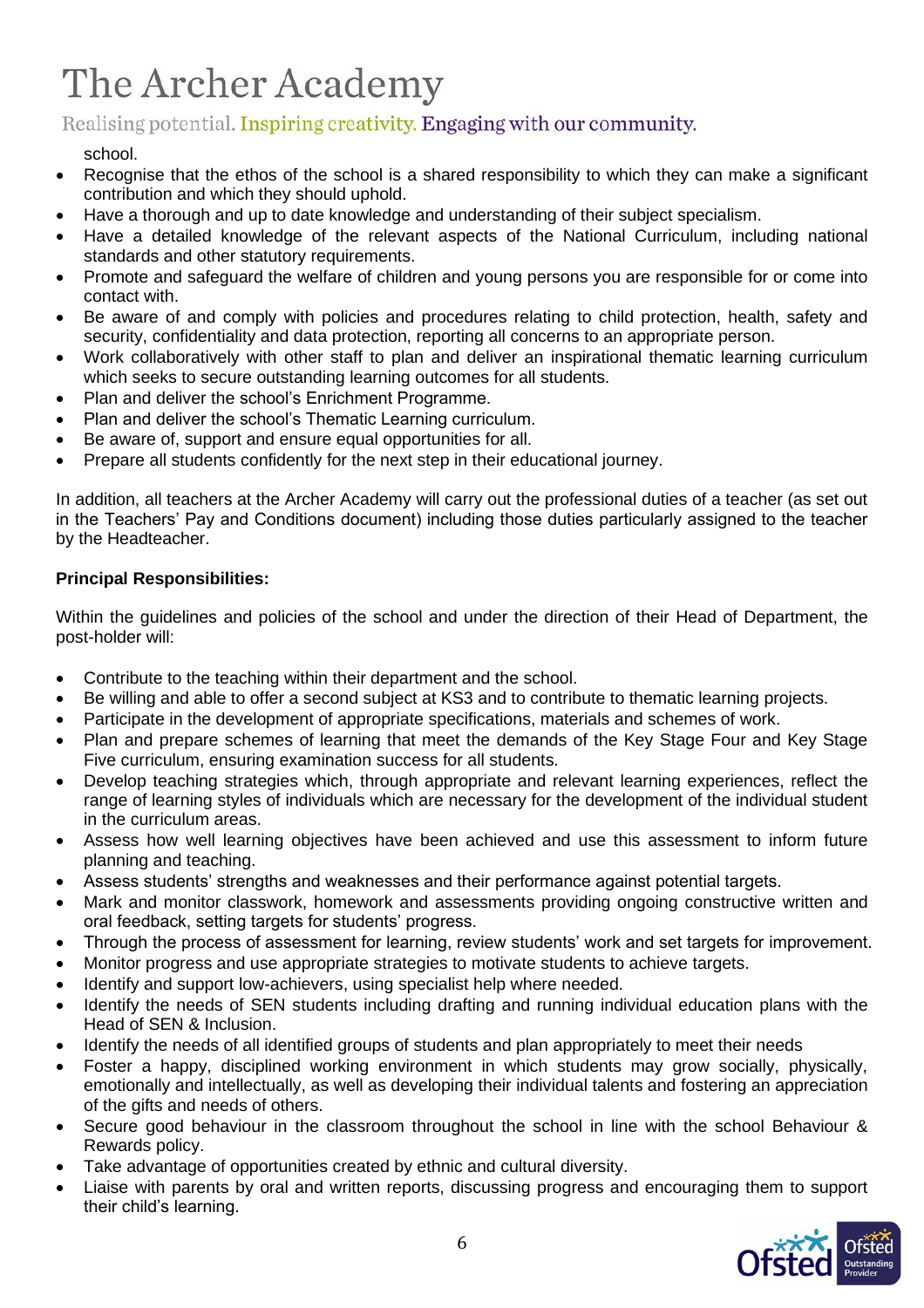## Realising potential. Inspiring creativity. Engaging with our community.

- Deploy support staff in the classroom effectively.
- Secure a stimulating and orderly classroom environment.
- Contribute effectively to school improvement.
- Take responsibility for your own professional development.

## **General Duties:**

- To carry out a share of supervisory duties in accordance with published schedules and any other reasonable duties at the request of the Headteacher and wider SLT.
- To participate in appropriate meetings with colleagues and parents relative to the above.
- To be Tutor of an assigned tutor group and to carry out related duties.
- To get to know each individual student in the group, to monitor his/her attendance, punctuality, dress, behaviour, academic progress and homework; to report on these as required to the Head of Year and to parents.
- To be responsible for initiating discussion, work and study of the Lifelong Learning curriculum within the tutor period, encouraging all students of all abilities to participate and on occasions to take a leading role.
- To prepare reports for parents as and when required and comment on behaviour and progress in a tutor's summary of subject teachers' reports.
- To act as the direct link between the staff and the students. Information must be passed regularly and promptly to the students by the Tutor.
- To attend assemblies with their group (unless specifically excused) and to assist the SLT in carrying out its duties regarding collective worship as laid down in the Education Acts of 1986 and 1988
- To promote and embed social, moral, spiritual and cultural education.
- To keep records in the tutor group. Registers must be kept in accordance with legal requirements, authorised and unauthorised absences recorded and notes of explanation filed, suspected truancy to be reported immediately to appropriate staff. Other returns of a routine nature should be dealt with as required, together with the distribution of information to parents.
- To care for the furniture and fabric of their tutor room.
- To keep a general eye on the personal appearance and behaviour of students and to insist on a reasonable standard in line with school policies.
- To attend meetings associated with this role as required.

## **Professional Skills and Experience:**

- Possess a good degree and QTS.
- Be an excellent teacher with the ability to inspire students to become effective, self-directed learners.
- Have the skills and experience necessary to achieve outstanding examination results.
- Possess a thorough understanding of the requirements and opportunities of the secondary curriculum.
- Have experience of teaching a range of year groups including examination classes.
- Show evidence of having developed the learning capacity of students.
- Be an enthusiastic and effective form tutor who is fully committed to embracing the Academy Vision.
- Show evidence of continued professional development.
- Have relevant experience of working in comprehensive and multicultural environments.
- Have sound understanding of strategies to raise attainment.
- Have the capability to lead others in successful school improvement and innovation.
- Demonstrate the ability to set up and operate effective self-evaluation systems.

## **People, Relationships and Communications:**

- Be committed to maintaining the distinctive and inclusive ethos of the Academy.
- Be able to relate to all students in a positive and constructive way and inspire them to achieve more than they think possible.

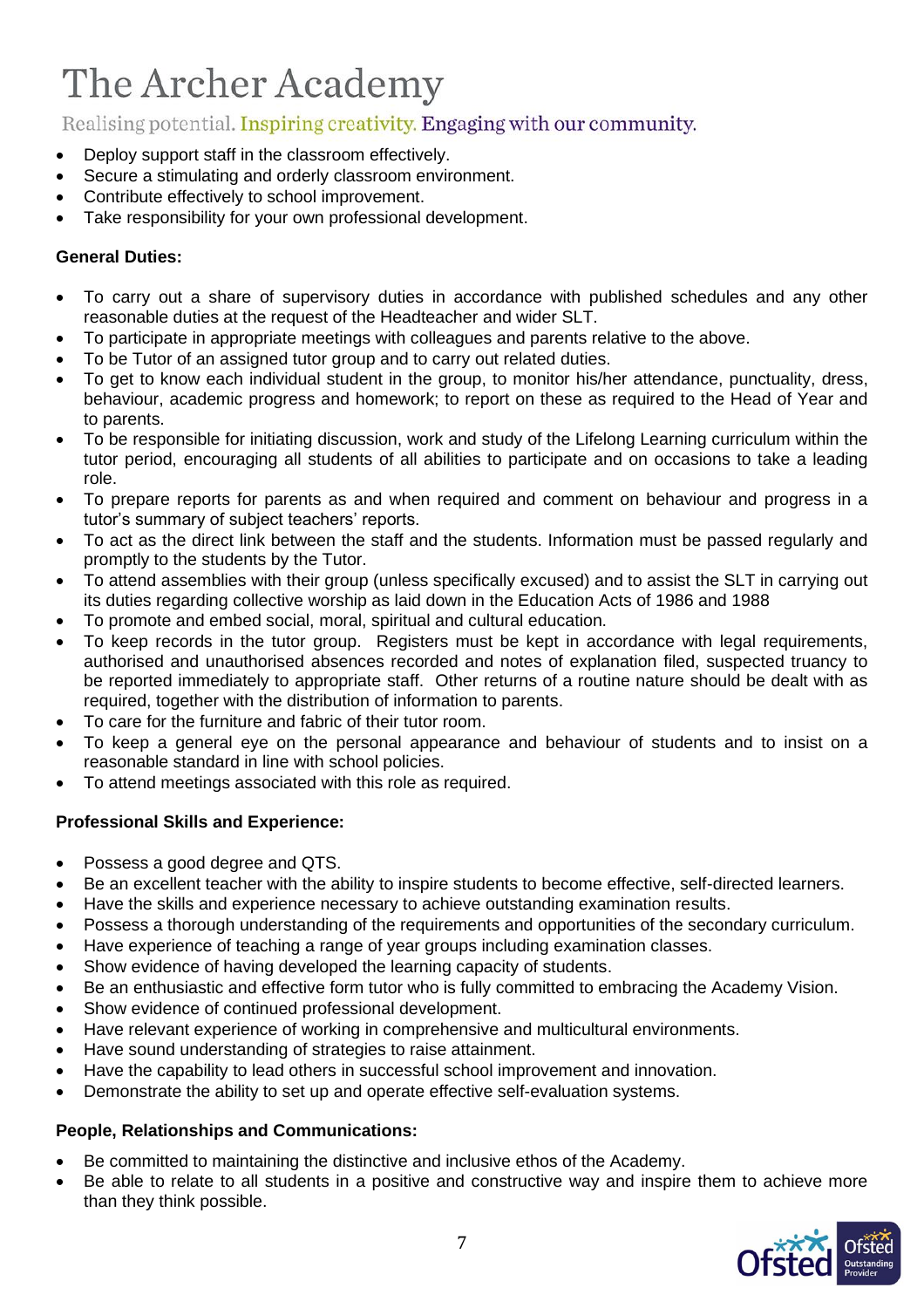Realising potential. Inspiring creativity. Engaging with our community.

- Have qualities which earn the trust and respect of students, staff, parents, governors and the wider community.
- Possess integrity, optimism, credibility, resilience and calmness.
- Possess excellent written and verbal communication skills.
- Have the ability to relate positively to parents and other stakeholders and engage them successfully in the life of the Academy.
- Be able to build constructive working relationships with local schools and colleges, employers, the local community and the local authority.
- Appreciate the balance between the academic, social and emotional development of young people needed to create an outstanding school.

## **Responsible to:** Head of Department/Year

| <b>Person specification</b>                                            |                         |                  |
|------------------------------------------------------------------------|-------------------------|------------------|
| <b>Skills, Qualifications and Training</b>                             | <b>Essential</b>        | <b>Desirable</b> |
| <b>Qualified Teacher Status</b>                                        | ✓                       |                  |
| Good degree in the relevant subject                                    | ✓                       |                  |
| Courses of further study relevant to the post                          |                         | $\checkmark$     |
| Evidence of active involvement in professional development             |                         | ✓                |
| Excellent organisational skills                                        | ✓                       |                  |
| <b>Excellent ICT skills</b>                                            |                         |                  |
| <b>Teaching Quality &amp; Experience</b>                               | <b>Essential</b>        | <b>Desirable</b> |
| Have experience of teaching a range of year groups including           |                         |                  |
| examination classes                                                    |                         |                  |
| Possess thorough understanding of the requirements and opportunities   | ✓                       |                  |
| of the secondary curriculum                                            |                         |                  |
| Be an excellent teacher with the ability to inspire students to become | ✓                       |                  |
| effective, independent learners                                        |                         |                  |
| Ability to plan lessons effectively and have sound understanding of    | ✓                       |                  |
| strategies to raise attainment                                         |                         |                  |
| Have the skills and experience necessary to achieve outstanding        | ✓                       |                  |
| examination results                                                    |                         |                  |
| Good awareness of current educational developments                     | ✓                       |                  |
| Be an enthusiastic and effective form tutor                            |                         |                  |
| <b>Personal Qualities</b>                                              | <b>Essential</b>        | <b>Desirable</b> |
| High levels of integrity and professionalism                           | ✓                       |                  |
| Ability to work well in a team                                         | $\checkmark$            |                  |
| Ability to think originally and creatively                             | $\checkmark$            |                  |
| Enthusiasm, energy and commitment                                      | $\checkmark$            |                  |
| Possess excellent written and verbal communication skills              | $\overline{\checkmark}$ |                  |
| An understanding of and commitment to the Archer Academy vision        | ✓                       |                  |
| Have the ability to relate positively to students, parents and other   | ✓                       |                  |
| stakeholders to engage them successfully in the life of the Academy    |                         |                  |
| Be committed to maintaining an inclusive ethos in the Academy          | $\checkmark$            |                  |
| Appreciate the balance between the academic, social and emotional      |                         |                  |
| development of young people needed to create an outstanding school     |                         |                  |

## **Safeguarding:**

The Archer Academy is committed to safeguarding all children. Candidates must be suitable to work with children and young people. This post is exempt from the provisions of the Rehabilitation of Offenders Act 1974 and a criminal record disclosure will be required prior to appointment- DBS/CRB check. Members of the Panel have undergone Safer Recruitment training.